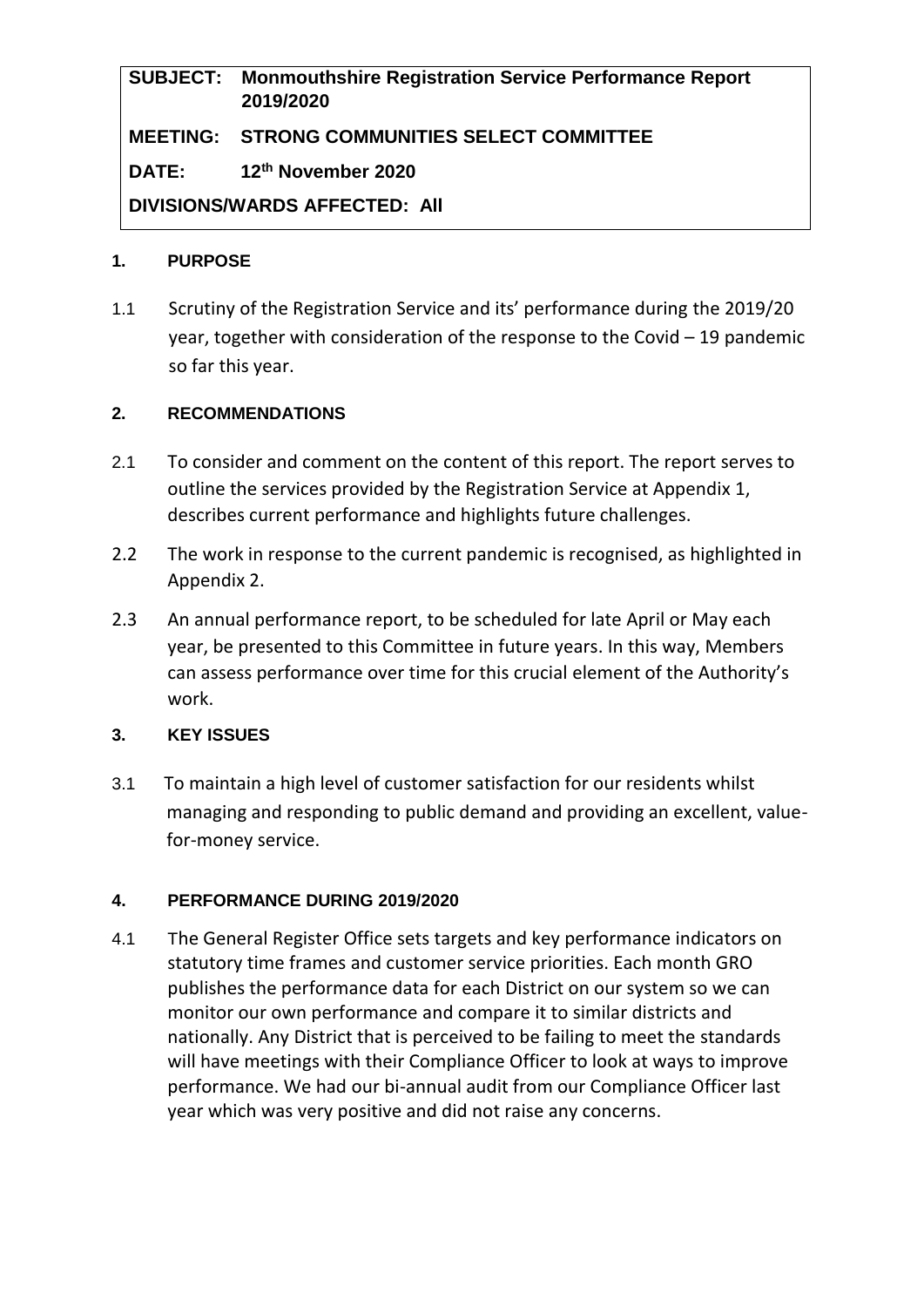| Type of<br>appointment                                                    | Total for year<br>2019-2020 | % within statutory<br>time-frame |
|---------------------------------------------------------------------------|-----------------------------|----------------------------------|
| <b>Births</b>                                                             | 1817                        | 99% (above target)               |
| Deaths                                                                    | 1344                        | 87% (3% below target)            |
| Still-births                                                              | 6                           | 100% (on target)                 |
| <b>Marriages</b>                                                          | 407                         | N/A                              |
| Civil Partnerships*                                                       | 15                          | N/A                              |
| Notices of<br>marriage/CP                                                 | 669                         | N/A                              |
| New British citizens                                                      | 26                          | N/A                              |
| <b>Customers seen</b><br>within 10 mins of<br>appointment/arrival<br>time | All customers               | 100%                             |
| Appts offered<br>within time-frame<br>guidelines                          | All types                   | 100%                             |

Marriages: 407 registered between 36 approved premises and the register office.

\* Civil Partnerships – from the  $31<sup>st</sup>$  December 2019 opposite sex couples had the opportunity to enter into civil partnerships which is why the number of CPs has jumped from 1 last year. Over the past year we have taken 52 CP notices which were all for opposite sex couples.

Births have decreased slightly over the past 2 years although we were still on target. Still-births have remained the same as last year. Deaths have also continued to decrease by a small percentage over the past few years.

4.2 Customer feedback is sought regularly by way of surveys for all types of appointments (as well as spontaneous feedback and a comment book). Over 2019/20 we received 171 completed surveys, 165 of them were positive (96%). This is used to help maintain and improve the service we offer. For example, we made arrangements to change rooms at the Hub in Chepstow and made improvements to signage on County Hall site as a result of comments. Some comments are reproduced below:

"The Registrar was a very lovely lady who dealt with all our issues comprehensively and compassionately"

"Excellent, compassionate staff"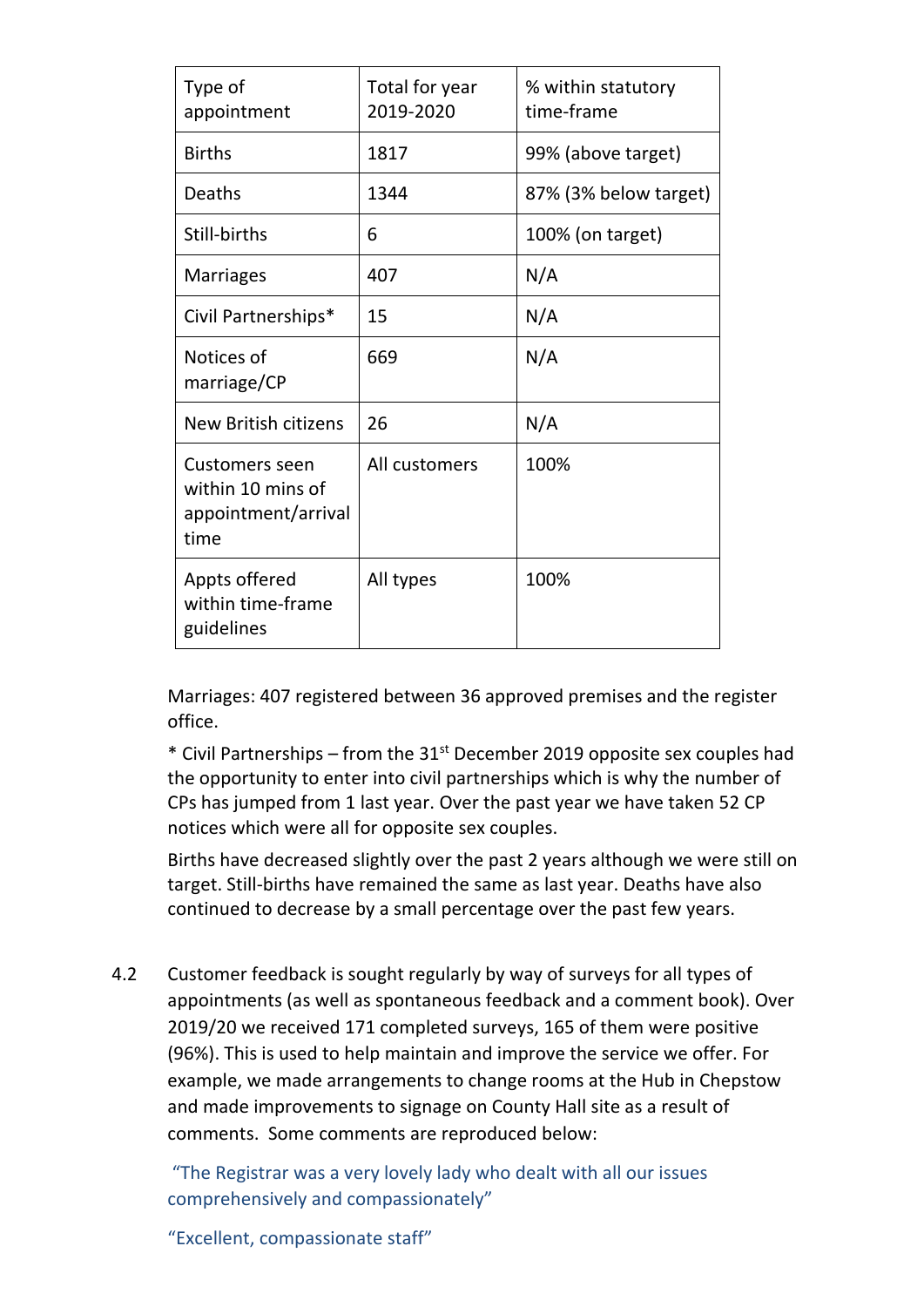"Have dedicated parking spaces for Registration Services"

"Very happy with Registrar-Polite and helpful and patient too as brought the baby as well"

"You cannot improve on perfection"

"Thank you for making a difficult time less stressful"

"The Registrar was very efficient, clear and concise but a warm friendly manner. Facility to have a tea/coffee would be nice for those travelling from afar"

"At a difficult time the staff member was efficient, professional, kind and empathetic. I am grateful for the time taken out to explain things properly"

"They were wonderful-couldn't have asked for better"

" I want to thank you all for the thoughtful, memorable and happy occasion which you managed so professionally. We were such a diverse group, all cultures, religions, shapes sizes, age groups and you conducted it beautifully."

"Signage not good-having not been there before" (Register Office Usk)

"Usually with public services I feel staff are quite cold (just doing a job) but my experience here was the opposite. Everyone was lovely!"

## **5. CHALLENGES/FUTURE PROOFING**

- 5.1 The new NHS hospital in Torfaen, the Grange University Hospital is due to open in the autumn of 2020, earlier than planned. Facilities include a brand new birth and acute care centre so will have an impact on the number of births and deaths taking place in Nevill Hall, and consequently on the number of registrations in Monmouthshire. To try to off-set such a big change we have started collaborative working with the other 'Gwent' districts. It is a groundbreaking agreement within registration, as there is no other partnership of this size within England and Wales. We had hoped to begin in May 2020 however birth registrations were suspended along with all other face to face appointments in March so in fact we started the partnership when we restarted births at the end of June 2020. It means that a customer whose child was born within the 'Gwent' area now has the option of registering their child's birth in any of the 'Gwent' Districts. The hope is that we will include death registrations in due course once we are satisfied with the procedure.
- 5.2 The role of Medical Examiner and Medical Examiner Officers is starting nationally. Along with everything else this has been delayed but recruitments have now been made and the staff are beginning to be trained up into their roles. The role will initially scrutinise all hospital deaths, which should result in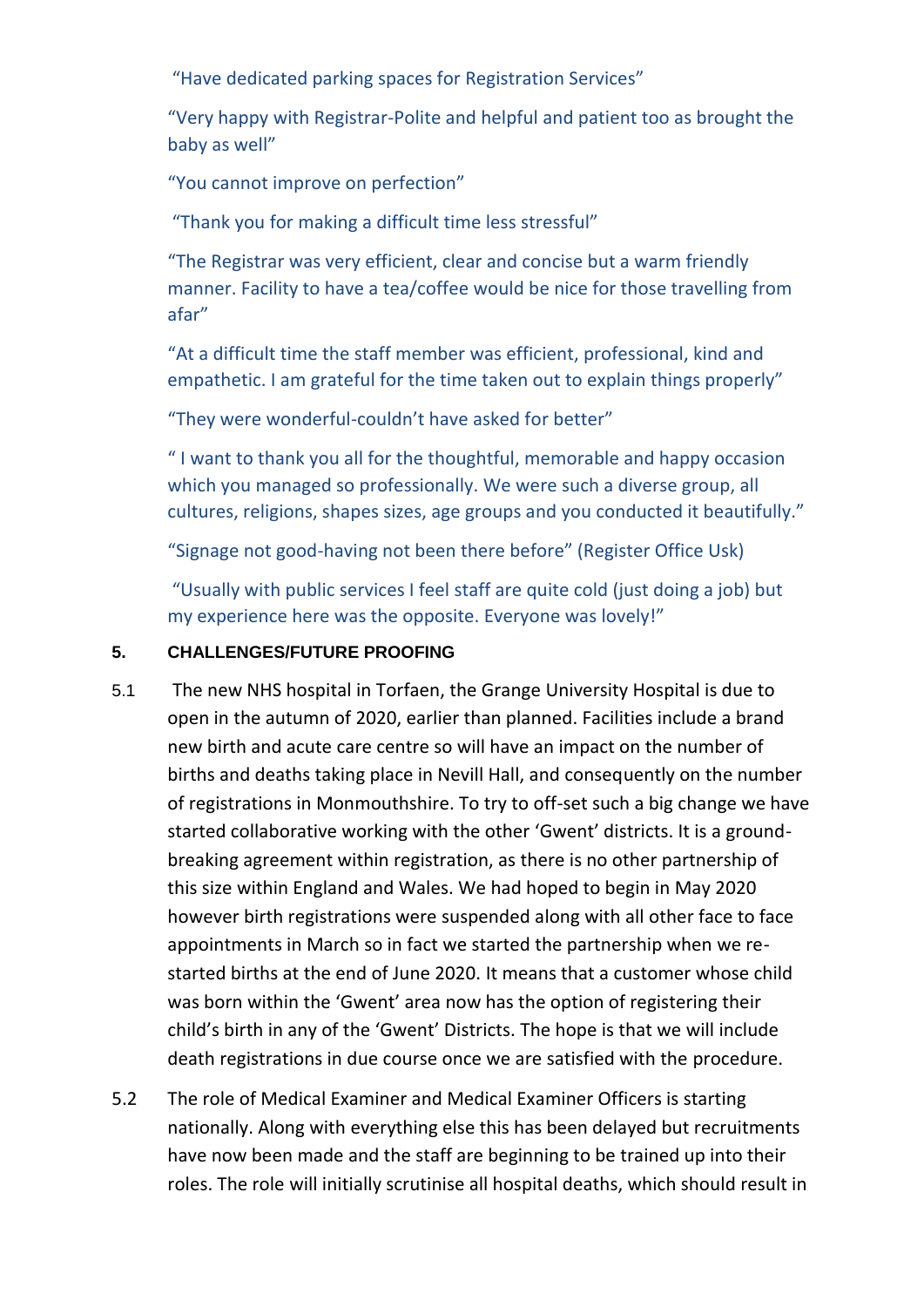fewer referrals to Coroner which will enable us to use our time more efficiently once we all become familiar with procedures.

- 5.3 In respect of ceremonies at the Register Office and Licensed Premises we have to be competitive, to look at the market and try to offer choices that customers want, to help ourselves and our venues, many of whom are small businesses so we have to work together for success. One new option we started this year is to combine an outdoor element to ceremonies. We are bound by legislation in what we can do but there are often ways to make things work for our couples. For example having an outdoor ceremony where one part of the ceremony then moves to a licensed room to repeat the vows and complete the legalities. Lots of our venues are very keen to try this option although it is entirely weather dependent, we managed 2 outdoor ceremonies in the summer of 2019 but had lots more booked in for summer 2020 so hopefully next year this may again be a popular option.
- 5.4 The Law Commission consultation is now open, looking at proposals for changing and simplifying marriage law and procedure. The proposals are very wide-ranging and may dramatically change marriage ceremonies in England and Wales within the next few years.
- 5.5 We have to be very flexible, to meet the demand for registration appointments, which can change on an almost daily basis. The biggest challenge within Registration is to keep on top of the constant developments in legislation and changes in the local environment.

## **6. RESOURCE IMPLICATIONS**

6.1 The significant drop in income in 2020/21 year is being met in part by Welsh Government, being a national issue. No financial consequence as a result of this report.

## **7. AUTHOR**

Jennifer Walton, Superintendent Registrar

## **8. CONTACT DETAILS**

[jenniferwalton@monmouthshire.gov.uk](mailto:jenniferwalton@monmouthshire.gov.uk)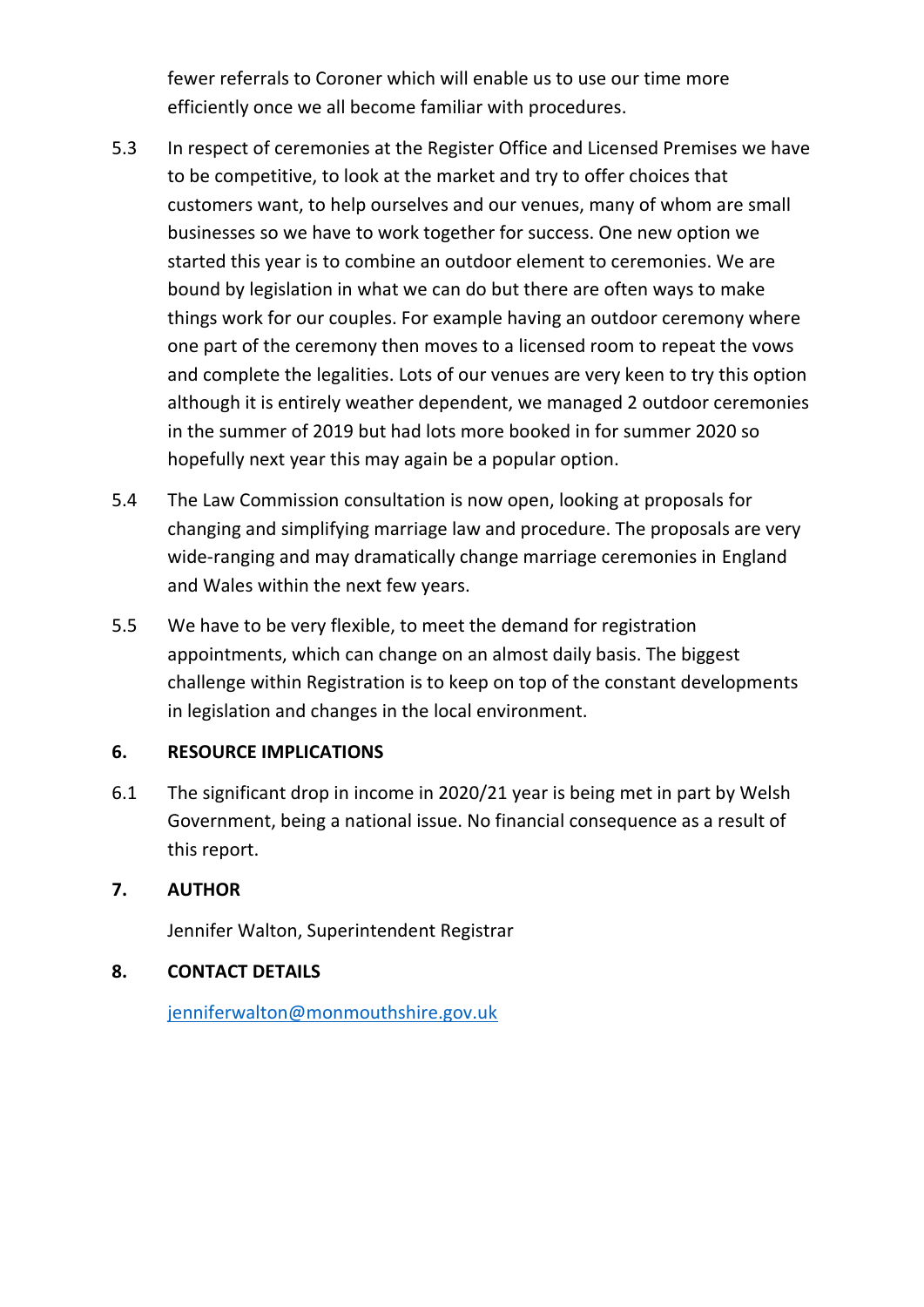# **Appendix 1:**

## **1. Register office remit and purpose**

- 1.1 Civil registration has been mandatory in the UK since 1837. Initially Registration Officers were employed by our Head Office, the General Register Office but that changed in 2007 and we are now employed by the Local Authority. Monmouthshire became the District that it is now for the purposes of registration in 1996 as part of the Local Government restructure, prior to that it was Abergavenny, Monmouth and Chepstow and was occasionally partly in England. Boundaries historically have changed regularly which has often resulted in registers moving around between Offices, and Churches and Hospitals suddenly reporting to a different area. We are the custodians of the records of all Births, Deaths and Marriages which have taken place in Monmouthshire since 1837. They are all stored and safeguarded within our strong room.
- 1.2 The Registration Service currently within sits within Public Protection, under Social Care and Health and this fits well with our remit, which has expanded over the years to become more customer focussed, and to take on additional duties on behalf of the Home Office, for example reporting possible sham marriages, vulnerable persons within the community, fraudulent applications for the issue of certificates, and sending statistical information to the Office for National Statistics about births and mortality. All of this information allows the Council to make informed decisions about priorities for the future, be it school provision, or targeting specific health issues in specific areas, which in turn allows the council to contribute directly to the well-being goals in Wales
- 1.3 Each year we prepare an annual report to GRO and a Seasonal Variance Plan as well as our Monmouthshire Service Improvement Plan and Business Continuity Report.

# **2. The purpose of the Registration Service is as follows:**

- The registration of all births, deaths and stillbirths occurring within the County
- Taking notices of intended marriages and civil partnerships from persons resident within the County
- Conducting and registering all civil marriages and civil partnerships (including conversions from civil partnership to marriage) taking place in any venue registered or licensed for the purpose, including prisons and hospitals or private residences in certain circumstances
- Registering religious marriages where required
- Conducting citizenship ceremonies for Monmouthshire residents who make successful applications for British nationality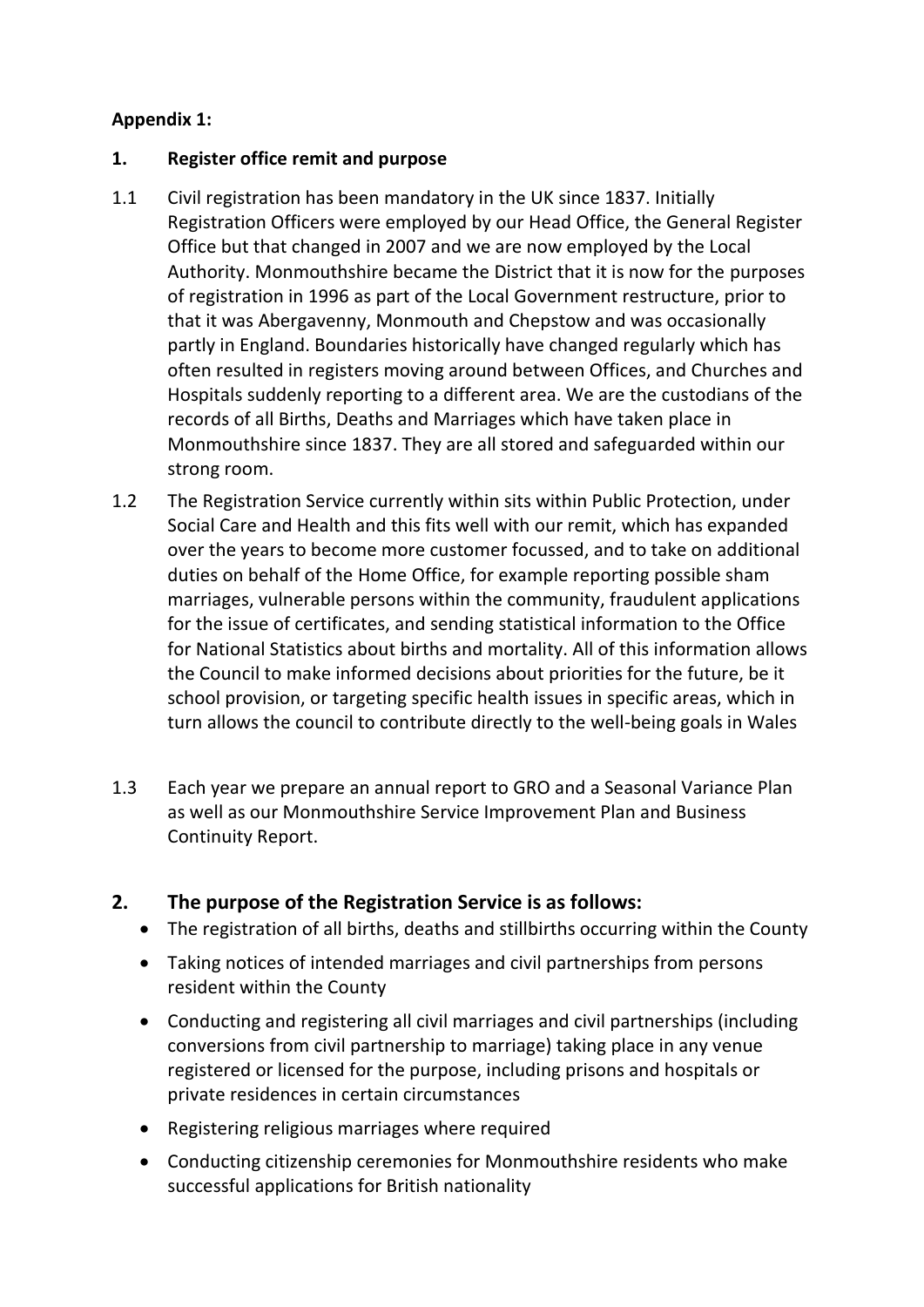- Safe custody of all historic records of births, deaths, civil partnerships and marriages dating back to 1837 and issue of certified copies of these records on demand
- Inspection and registration of new venues for marriage and civil partnership
- Giving assistance and advice to all customers on all aspects of registration, citizenship and nationality
- Providing data for vital work on population statistics and medical research
- Management of data; including protection of both physical and electronic data and assisting with public protection and counter fraud by reporting suspicious applications and sham marriages as well as suspicions about immigration abuse and other crimes
- Safeguarding secure stock and accounting for fees
- Promote and contribute to the Home Office priorities

## **3. Premises:**

- 3.1 We are based next door in the Old Parlour, we employ 17 staff, 9 on a casual basis for ceremonies only. The staff are made up of me, the Superintendent Registrar, one Registrar, Jenny Luciani, and 6 Deputies who can all register births, deaths and marriages and also take notices of marriage. Most also conduct ceremonies. The staff are all deliberately trained to the highest level to provide the maximum flexibility and resilience to the service.
- 3.2 We have just benefitted from an improvement to the outside area with the resurfacing of the Register Office car park and improved signage from the main car park so that the public can find us more easily and know that they can park nearby.
- 3.3 As well as the Old Parlour we have 3 out-stations, at Nevill Hall and at the Hubs in Chepstow and Monmouth, to help us provide the best possible service to residents. Nevill Hall is staffed every day, Chepstow and Monmouth are on a rota but we can arrange appointments more frequently there depending on need.
- 3.4 Our Approved Premises, by which I mean venues which have chosen to licence rooms for marriages and civil partnerships, cover the length and breadth of Monmouthshire, there are 32 in total at the present time, and we are very fortunate to enjoy a very good relationship with them all. Covering such a large area and striving to provide the chosen days and times for each couple can be a challenge but it is vital that we all work together to give each couple the best service possible and promote Monmouthshire at every opportunity.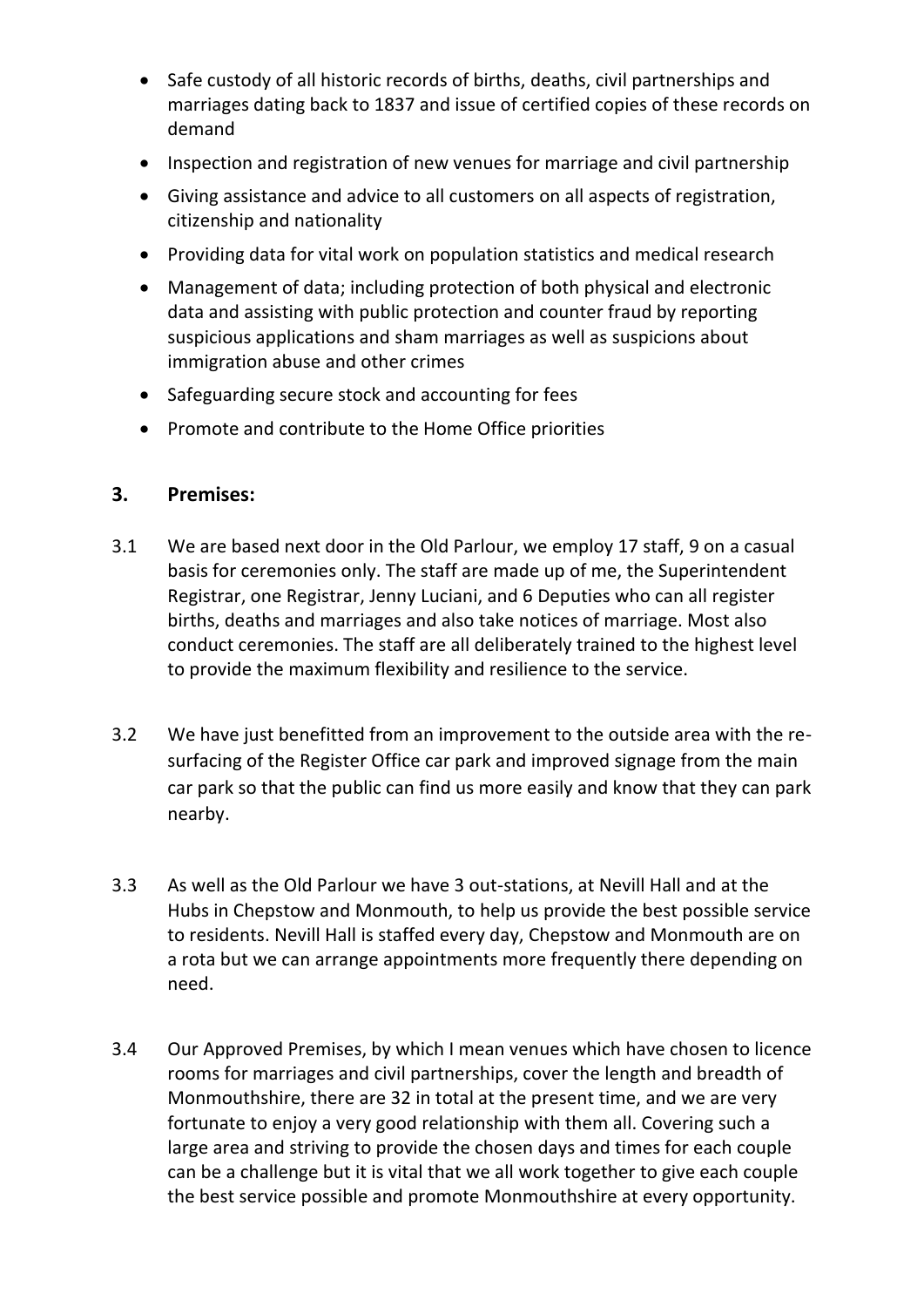## **February 2020**

 Reminders to all staff to use good hygiene practices and to try to limit direct contact with the public.

## **March 2020**

- Registration appointments were still taking place face to face and ceremonies continued up to Saturday 21<sup>st</sup> March, some ceremonies brought forward at very short notice as concerns rose that lock down was coming.
- 23<sup>rd</sup> March Westminster announced a moratorium on ceremonies however face to face appointments continued at that time.
- Reviewed and changed the layout of the register office, stopped attending out-stations to better keep control of our environment, working stations and practices.
- Confirmation received from GRO that the emergency legislation being drafted would include provision for death registrations by telephone and electronic transmission of documents as well as certain other easements.
- Jenny Luciani, the Registrar, began contacting Doctor's surgeries and funeral directors, explaining to them the legislation which we were expecting. Jenny created a spreadsheet of contact names, numbers and email addresses for the whole of Monmouthshire and other local areas. This was a huge piece of work which took many hours as most of the surgeries and funeral directors were unaware of the impact of the new legislation.
- A direct result of this work meant that when permission was given to move to telephone registrations on Friday  $27<sup>th</sup>$  March we were able to transition almost seamlessly to the new system, beginning Monday 30<sup>th</sup> March.
- GRO advice to suspend all face-to-face appointments unless exceptional circumstances.

**April 2020**: We registered 40% more deaths in April this year than last year

**May 2020**: Death registrations began to drop and were less than last year

## **June 2020**

- $\bullet$  On the 19<sup>th</sup> June Welsh Government announced the re-start of ceremonies in Register Offices and approved rooms in Register Offices. There was a great deal of confusion as we had received no guidance about this or clarification from GRO so initially we did not start ceremonies and waited for guidance to be sent through either from Welsh Government or GRO.
- On the 29<sup>th</sup> June face-to-face appointments re-commenced, with collaborative working for birth appointments across 'Gwent'.
- At this time we had nearly 500 birth registrations outstanding for Monmouthshire.